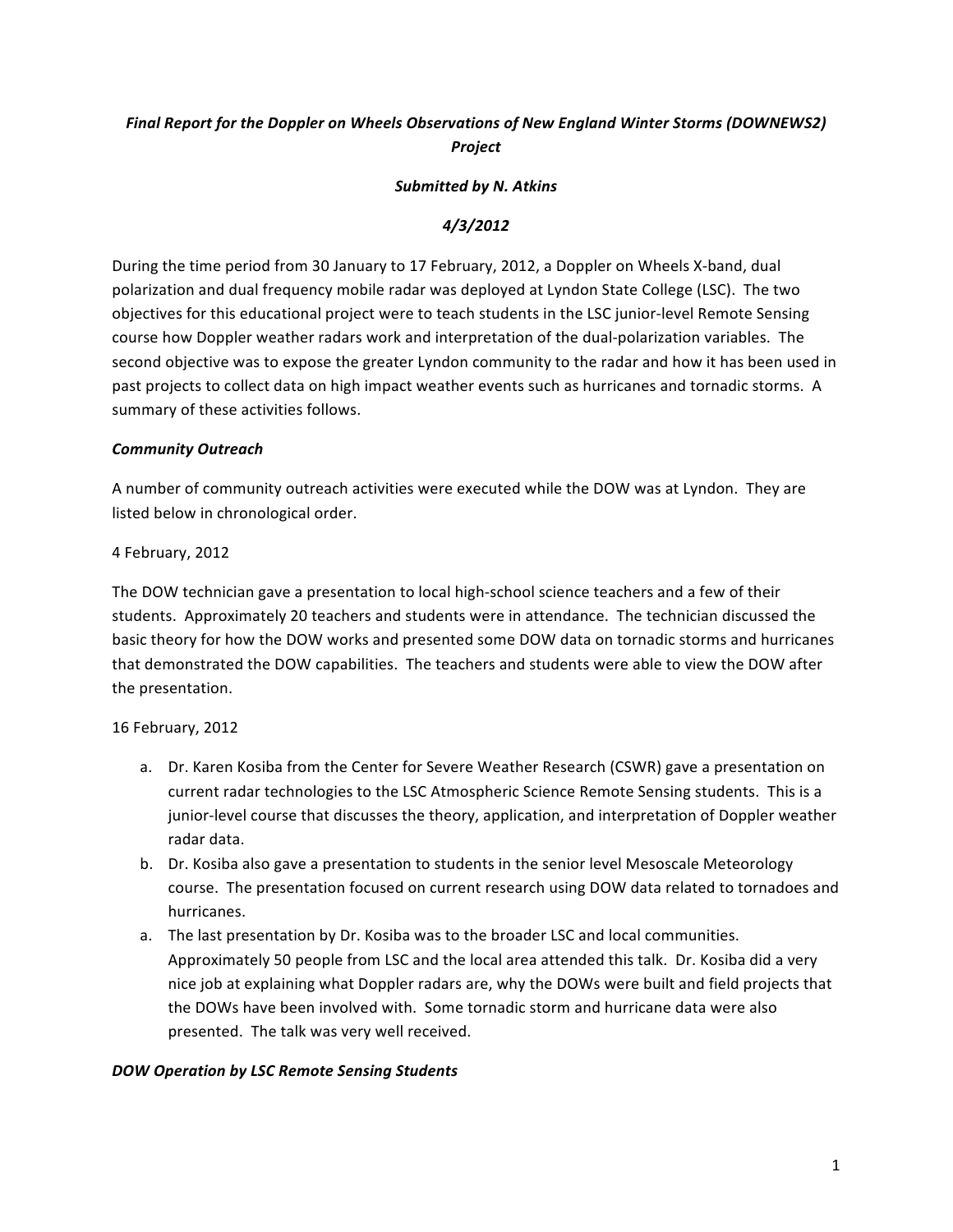On the first day (30 January, 2012) that the DOW was on campus, all 13 juniors in the Remote Sensing course were trained on how to operate the radar. In addition, two sophomore transfer students, three seniors, and three faculty were also trained on radar operation.

Students in the Remote Sensing course were responsible for forecasting winter storms that could be sampled by the DOW. Students needed to predict the start and end time of measureable precipitation. Moreover, due to the complex nature of the local topography, students also needed to predict the flow direction and resultant nature of the precipitation. For example, under southeast or northwest flow regimes, orographic precipitation would be expected with the Green and White Mountains, respectively. Southwesterly flow would likely be associated with wide-spread stratiform precipitation. Once the flow direction was established, deployment sites were then picked to sample either orographic or widespread stratiform precipitation. Students used Google Earth to help with deployment site selection along with knowledge of the local area.

Once the precipitation start and end time and deployment location was established, the students would then create a schedule of radar operators to operate the radar during the duration of the observation period. Commonly, teams of two students would operate the radar for two-hour shifts.

During the deployments, students were responsible for creating scan strategies to best sample the observed precipitation. They were also responsible to taking routine (typically every 15 minutes) weather observations so that the nature of the observed precipitation could be used to help interpret the radar data.

In addition to setting up scan sequences, the students were able to transmit two different pulses. The first was a shorter 0.4 microsecond pulse that was transmitted with a pulse repetition frequency of about 2600 Hz. The second was a longer 1 microsecond pulse transmitted with a smaller 1050 Hz PRF. Students were encouraged to use both pulses during the deployments to see how pulse length affects the radar sensitivity and how the PRF affects the Nyquist velocity.

In total, the students deployed the radar during five IOPs (Table 1). Unfortunately, the weather was rather benign while the DOW was deployed at LSC. Despite the fact that the students deployed the DOW for over 42 hours, data collected in precipitation was limited to the first and last IOPs along with the last hour of the 11 February deployment. Select notes from the student log book for all of the IOPs follows.

**31 January – 1 February –** This was a long mission on a storm that was warm enough to produce rain for much of the deployment. However, later in the day, the rain began transitioning into wet snow and snow. Unfortunately, only one channel with one frequency was working on this day so no dualpolarization data was collected.

**7 February, 2012** – Weak orographic enhanced snowfall was anticipated with a weakening polar front moving into the region from the northwest. Only a short period of precipitation was observed during the last hour of the deployment. Interestingly, the students noticed enhanced reflectivity from what appeared to be chaff early in the deployment.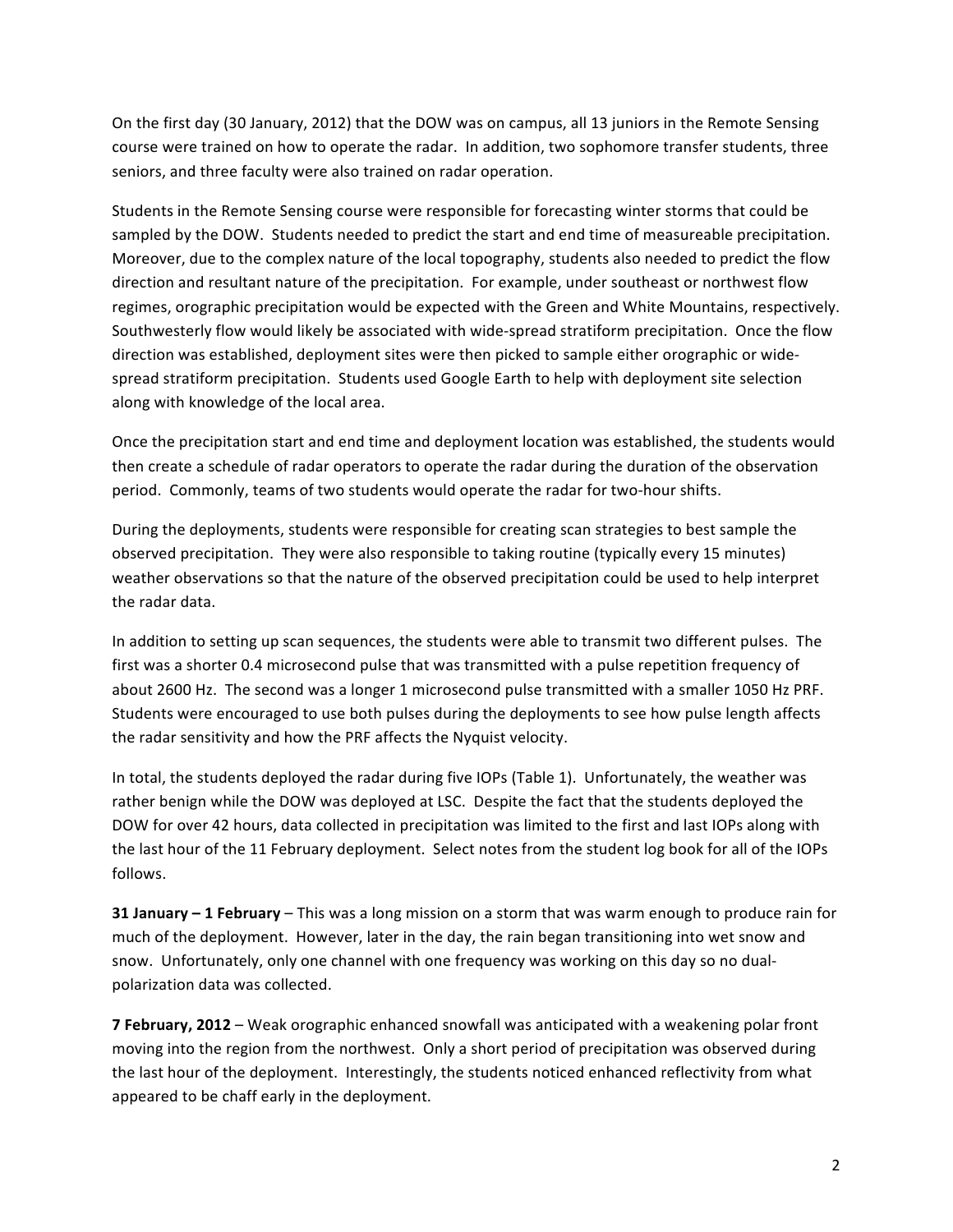**8 February, 2012** – The students noticed in previous deployments that the DOW was sensitive enough to observe clouds and some clear air data due to Bragg scattering. So, it was decided to deploy the DOW on a day when a strong radiation inversion was expected to test the hypothesis that the strong inversion would produce enough Bragg scattering for the DOW to observe. Thus, one hour before sunrise on 8 February, 2012, the DOW was deployed in a valley with a strong radiation inversion in place. Unfortunately, the DOW produced no meteorological return. The students learned that moisture must be present in sufficient amounts to produce the clear-air return detectable by the DOW.

**11 February, 2012** – The DOW was again deployed on another weakening cold front that was moving in from the northwest. Unfortunately, the precipitation that was forecast with frontal passage did not materialize. As such, the students scanned a low and mid level cloud layer for much of the deployment.

**17 February, 2012** – The last deployment was associated with an occluding low and attendant occluded front. Light precipitation (snow) was observed during the entire 11.5 hour deployment. The DOW captured the occluded frontal passage. Students created a Velocity-Azimuth Display (VAD) analysis of the winds for the entire deployment documenting the flow associated with the frontal passage (Fig. 1).

| <b>IOP Date</b>             | <b>Time Period</b>  | <b>Mission</b>                            | <b>Location</b>                                                                       |
|-----------------------------|---------------------|-------------------------------------------|---------------------------------------------------------------------------------------|
| 31 January $-1$<br>February | $13:28 - 04:52$ UTC | Stratiform rain<br>transitioning to snow  | <b>Caledonian County</b><br>Airport, Lyndonville,<br>VT (44.592082°, -<br>72.009761°) |
| 7 February, 2012            | $08:47 - 12:47$ UTC | NW flow orographic<br>enhancement         | Whitefield, NH<br><b>Municipal Airport</b><br>$(44.3667^{\circ}, -71.5579^{\circ})$   |
| 8 February, 2012            | $11:35 - 12:18$ UTC | Clear air low-level<br>inversion break up | Lyndonville, VT<br>$(44.5506^{\circ}, -71.9813^{\circ})$                              |
| 11 February, 2012           | $03:26 - 14:11$ UTC | NW flow orographic<br>enhancement         | Whitefield, NH<br><b>Municipal Airport</b>                                            |
| 17 February, 2012           | $01:54 - 13:27$ UTC | Occluded frontal<br>passage               | <b>Caledonian County</b><br>Airport, Lyndonville,<br><b>VT</b>                        |

Table 1. List of all missions executed during DOWNEWS2.